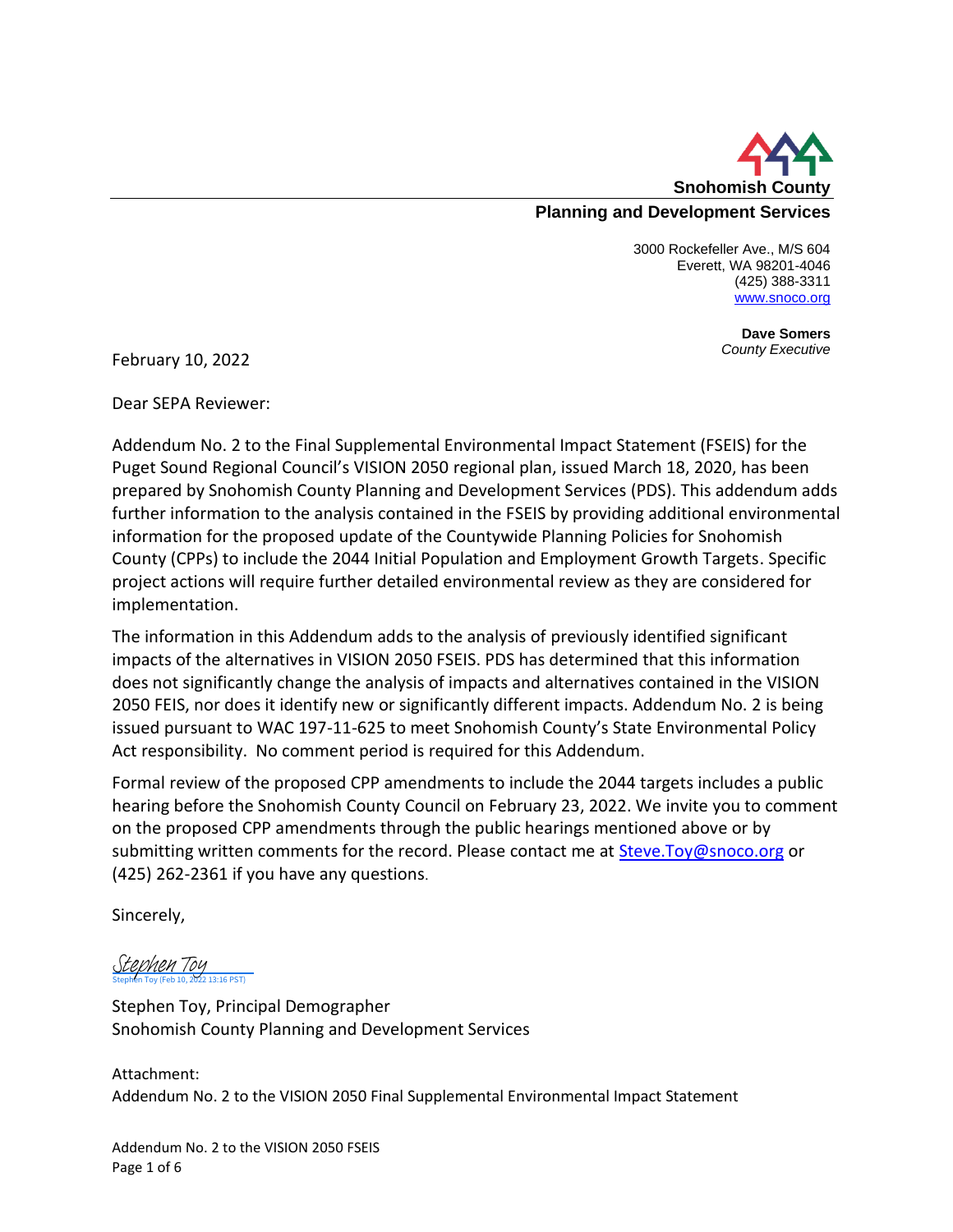# **ADDENDUM NO. 2 TO THE VISION 2050 FINAL SUPPLEMENTAL ENVIRONMENTAL IMPACT STATEMENT**

## **Adoption of the 2044 Initial Growth Target Amendments to the Countywide Planning Policies for Snohomish County**

**Prepared Consistent with**

The Washington State Environmental Policy Act of 1971 Chapter 43.21C Revised Code of Washington Chapter 197-11, Washington Administrative Code Snohomish County Code Title 30



**Snohomish County Planning and Development Services**

**Date of Issuance: February 14, 2022**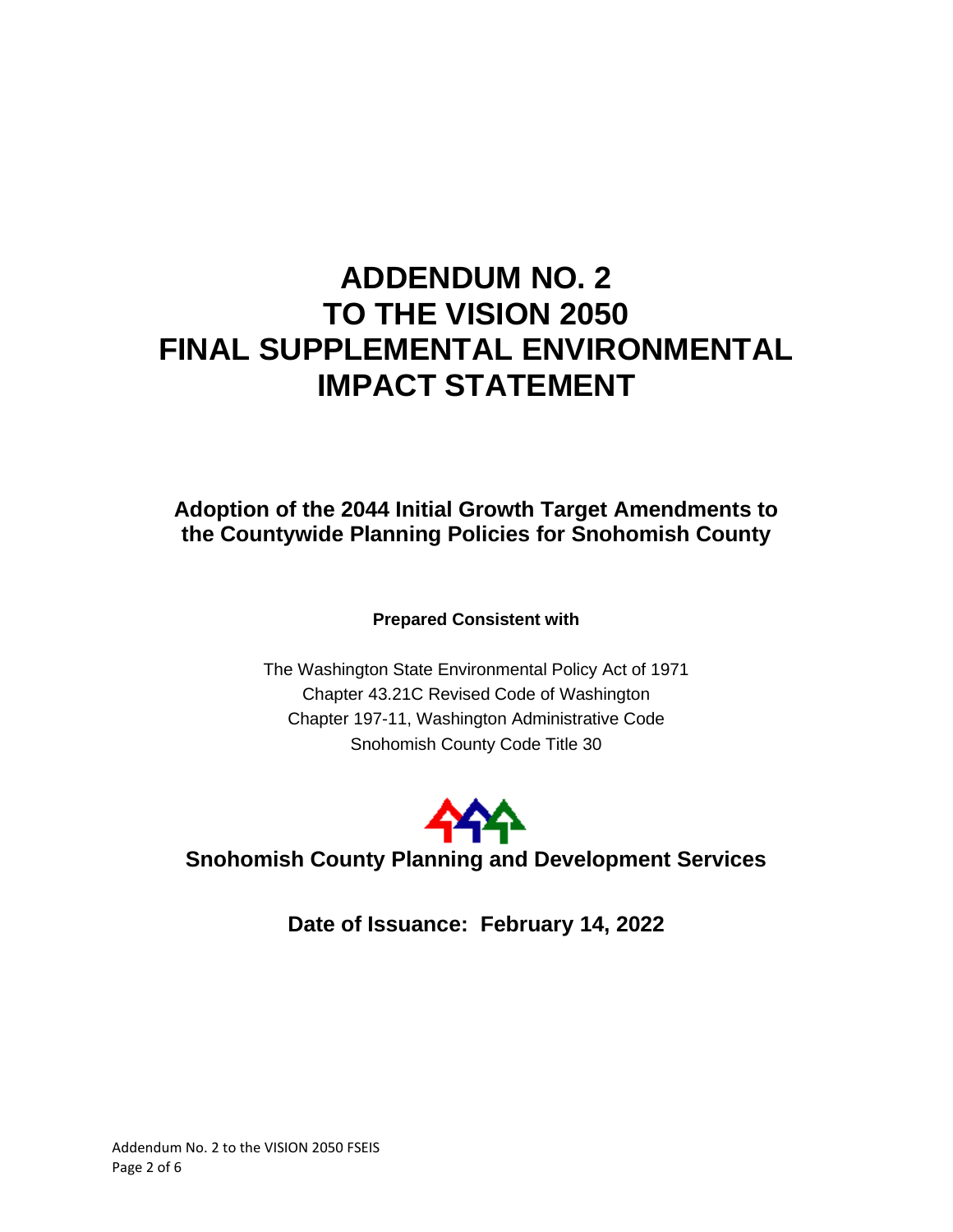## **FACT SHEET**

| <b>Project Title:</b>                          |                                                                                                                  | Adoption of amendments to Appendix A and B of the Countywide<br>Planning Policies (CPPs) for Snohomish County to include the 2044<br>Initial Growth Targets and updated Urban Growth Area (UGA) and<br>Municipal Urban Growth Area (MUGA) reference maps.                                                                                                                                                                                                                                                                                   |
|------------------------------------------------|------------------------------------------------------------------------------------------------------------------|---------------------------------------------------------------------------------------------------------------------------------------------------------------------------------------------------------------------------------------------------------------------------------------------------------------------------------------------------------------------------------------------------------------------------------------------------------------------------------------------------------------------------------------------|
| <b>Proposed Non-</b><br><b>Project Action:</b> |                                                                                                                  | This is a non-project proposal to update the growth targets contained<br>in the Countywide Planning Policies for Snohomish County consistent<br>with the Growth Management Act (GMA) and the Puget Sound<br>Regional Council's (PSRC) VISION 2050 regional plan.                                                                                                                                                                                                                                                                            |
| <b>Purpose of the</b><br><b>EIS Addendum:</b>  |                                                                                                                  | This addendum is being issued in accordance with WAC 197-11-625<br>and WAC 197-11-630. The addendum adds information relating to<br>the non-project programmatic county action described above. This<br>information does not result in any new significant adverse<br>environmental impact and does not change the analysis of previously<br>identified significant adverse impacts in the Final Supplemental<br>Environmental Impact Statement (FSEIS) for VISION 2050 issued on<br>March 18, 2020, by the Puget Sound Regional Council.   |
|                                                |                                                                                                                  | No additional significant impacts beyond those identified in the<br>VISION 2050 FSEIS are expected to occur. Revisions to the<br>proposed non-project action may be considered during the public<br>hearing process. To the extent that the existing environmental<br>documents listed in this addendum or other published documents<br>have analyzed such revisions and have been adopted by reference,<br>no additional programmatic non-project action level environmental<br>review will be required.                                   |
| <b>Description of</b><br>Proposal:             | The proposed amendments to Appendix A and B of the Countywide<br>Planning Policies for Snohomish County include: |                                                                                                                                                                                                                                                                                                                                                                                                                                                                                                                                             |
|                                                | А.                                                                                                               | Amendments to Appendix B to remove the 2035<br>population and employment growth targets and replace<br>them with 2044 initial population and employment growth<br>targets. The 2044 initial population target for Snohomish<br>County would be 1,136,309, distributed among<br>incorporated areas, unincorporated urban growth areas,<br>and rural areas. The 2044 initial employment target for<br>Snohomish County would be 467,634, also distributed<br>among incorporated areas, unincorporated urban growth<br>areas, and rural areas. |
|                                                | В.                                                                                                               | Amendments to Appendix A to remove the UGA and<br>MUGAs maps and replace them with UGA and MUGA<br>maps that contain updated city boundary and reference<br>information needed for interpretation of the Appendix B<br>population and employment growth targets, including                                                                                                                                                                                                                                                                  |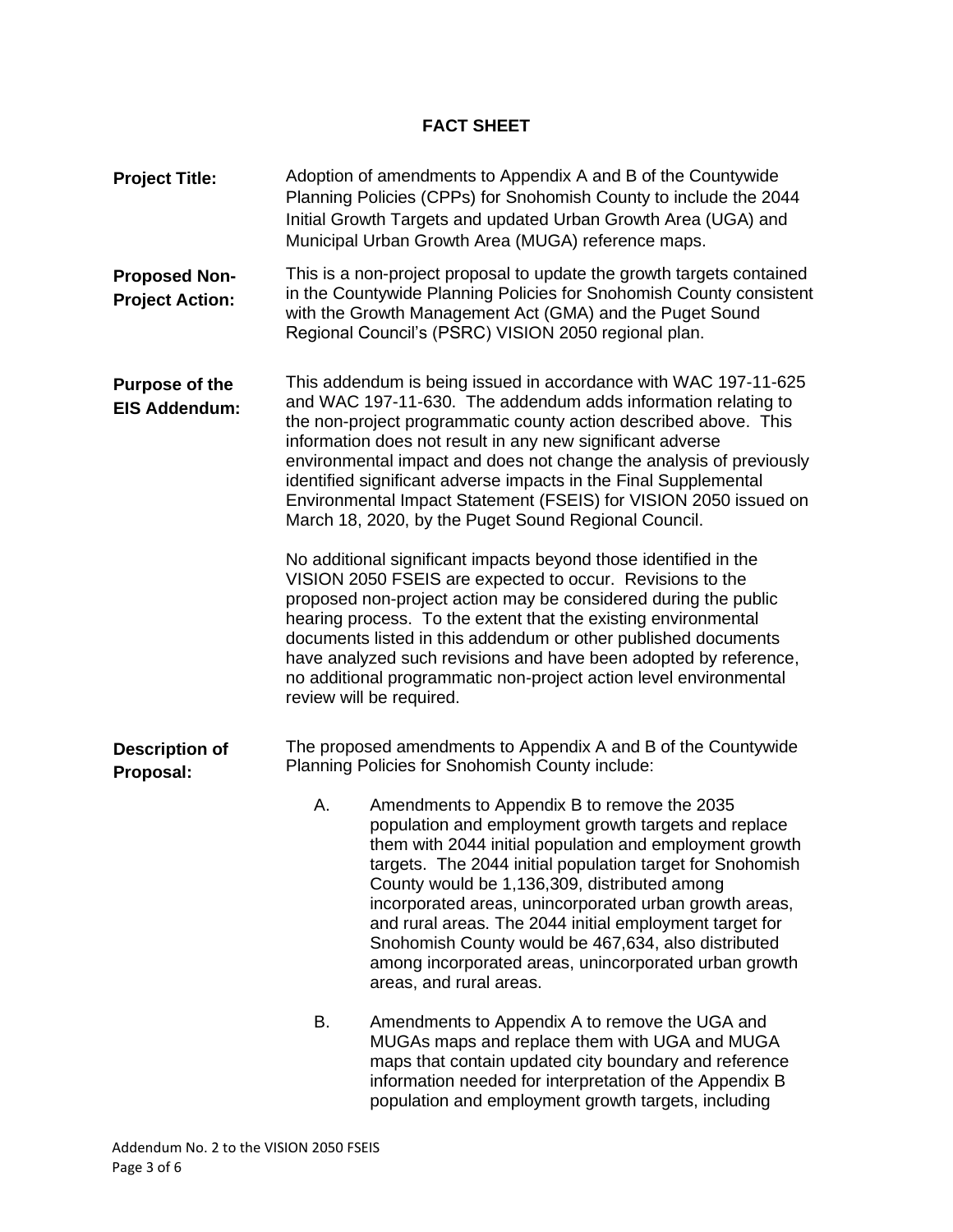|                                               | August 26, 2021, base year jurisdictional boundaries used<br>for the development of the 2044 initial growth targets, and<br>updated footnote references to the Appendix B growth<br>targets.                                                                                                                                                                                                                                                                                                                                                                                                                                                                                                                                                                                                                  |
|-----------------------------------------------|---------------------------------------------------------------------------------------------------------------------------------------------------------------------------------------------------------------------------------------------------------------------------------------------------------------------------------------------------------------------------------------------------------------------------------------------------------------------------------------------------------------------------------------------------------------------------------------------------------------------------------------------------------------------------------------------------------------------------------------------------------------------------------------------------------------|
|                                               | The proposed amendments are pursuant to the 2044 initial growth<br>target recommendation of Snohomish County Tomorrow (SCT),<br>developed using the direction established by Countywide Planning<br>Policy GF-5 which requires that the cooperative planning process<br>of Snohomish County Tomorrow be used for developing the initial<br>population and employment growth targets. The proposed<br>amendments are based on the most recent State Office of<br>Financial Management (OFM) population projection for<br>Snohomish County, and the Puget Sound Regional Council's<br>VISION 2050 Regional Growth Strategy (RGS). Jurisdictions are<br>required to use the initial growth targets for at least one of the plan<br>alternatives that they evaluate for the upcoming GMA plan<br>updates in 2024. |
|                                               | The County Council may consider for adoption one or more<br>alternatives to the Snohomish County Tomorrow recommended<br>2044 growth distribution, including an amendment to increase the<br>2044 initial population target by approximately 12,000, to<br>approximately 1,148,309 residents.                                                                                                                                                                                                                                                                                                                                                                                                                                                                                                                 |
| <b>Location of</b><br>Proposal:               | Snohomish County and its cities and towns.                                                                                                                                                                                                                                                                                                                                                                                                                                                                                                                                                                                                                                                                                                                                                                    |
| <b>Action Sponsor</b><br><b>Lead Agency:</b>  | Snohomish County Department of Planning and Development Services<br>3000 Rockefeller Avenue, M/S #604<br>Everett, Washington 98201-4066                                                                                                                                                                                                                                                                                                                                                                                                                                                                                                                                                                                                                                                                       |
| <b>Required</b><br>Approval<br><b>Review:</b> | • Snohomish County Tomorrow Planning Advisory Committee -<br>Recommended the 2044 Initial Growth Targets on October 14,<br>2021.<br>• Snohomish County Tomorrow Steering Committee - Approved the<br>Planning Advisory Committee recommendation for transmittal to the<br>Snohomish County Council on December 1, 2021.<br>• Snohomish County Council - Adoption of ordinance(s) to update<br>the CPPs.<br>• Puget Sound Regional Council – Review and certification of the<br>updated Countywide Planning Policies.                                                                                                                                                                                                                                                                                          |
| <b>Circulation and</b><br><b>Comment:</b>     | This addendum, or notice of availability, is being circulated according<br>to WAC 197-11-625. No comment period is required for this<br>addendum under WAC 197-11-502(8)(c).                                                                                                                                                                                                                                                                                                                                                                                                                                                                                                                                                                                                                                  |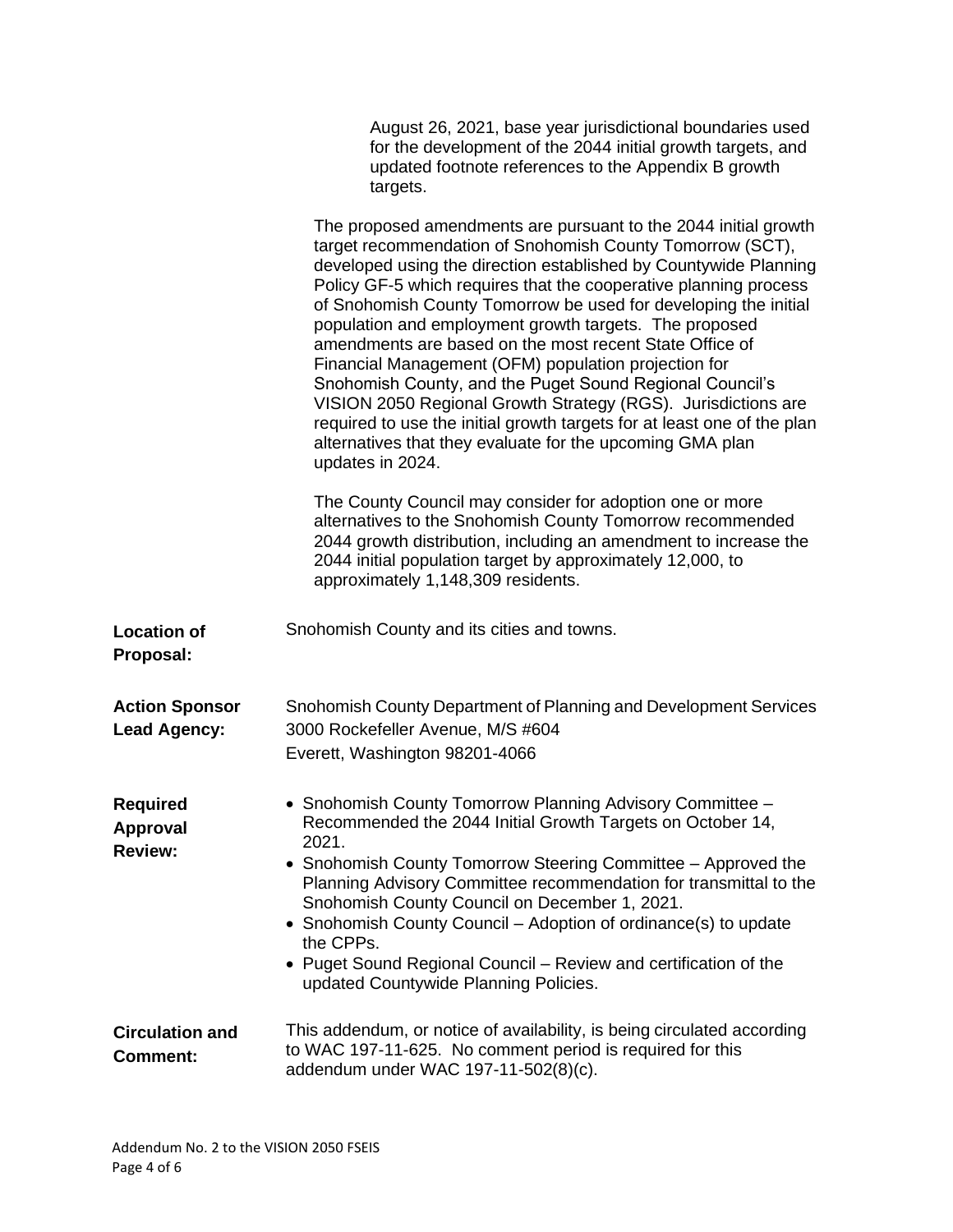| <b>Contact Person:</b>                 | Stephen Toy, Principal Demographer<br>Snohomish County Planning and Development Services<br>3000 Rockefeller Ave., M/S #604<br>Everett, Washington 98201<br>Phone: (425) 262-2361<br>E-Mail: Steve.Toy@snoco.org                                                                                                                                                                                                                                                                                                                                                                                                                                                                                                                                                                                                                                                                                        |
|----------------------------------------|---------------------------------------------------------------------------------------------------------------------------------------------------------------------------------------------------------------------------------------------------------------------------------------------------------------------------------------------------------------------------------------------------------------------------------------------------------------------------------------------------------------------------------------------------------------------------------------------------------------------------------------------------------------------------------------------------------------------------------------------------------------------------------------------------------------------------------------------------------------------------------------------------------|
| Date of<br>Issuance:                   | February 14, 2022                                                                                                                                                                                                                                                                                                                                                                                                                                                                                                                                                                                                                                                                                                                                                                                                                                                                                       |
| <b>Responsible</b><br><b>Official:</b> | David Killingstad<br>Snohomish County Planning and Development Services<br>3000 Rockefeller Avenue, M/S #604<br>Everett, Washington 98201-4066<br>David Killingstad<br>David Killingstad, Long Range Planning Manager                                                                                                                                                                                                                                                                                                                                                                                                                                                                                                                                                                                                                                                                                   |
| <b>Public</b><br>Hearing(s):           | The Snohomish County Council will hold a public hearing on<br>Wednesday, February 23, 2022, at the hour of 10:30 a.m., and<br>continuing thereafter as necessary, in the Henry M. Jackson Board<br>Room, 8th Floor, Robert J. Drewel Building (County Administration<br>Building East), 3000 Rockefeller, Everett, Washington, to consider<br>proposed Ordinance No. 22-003.<br>NOTE: Due to current COVID-19 restrictions, Snohomish County<br>Council is currently holding its public meetings remote only and will<br>hold in-person meetings in conjunction with a remote meeting<br>platform when restrictions and conditions change. Please check the<br>Council webpage 24 hours prior to the scheduled hearing time for the<br>most up-to-date information at:<br>https://snohomish.legistar.com/Calendar.aspx or contact the Council<br>Clerk at 425-388-3494 or at contact.council@snoco.org. |